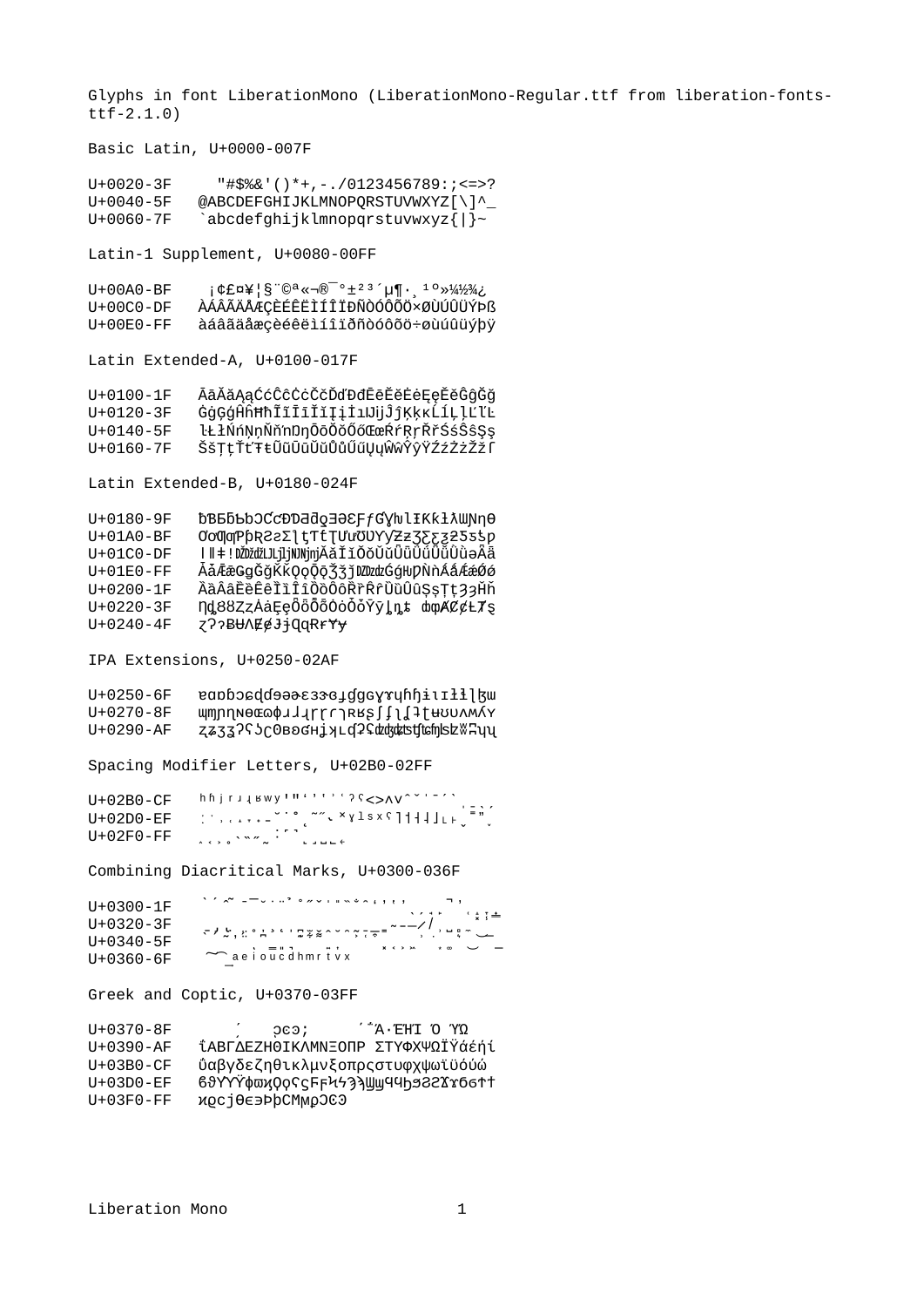$U + 0400 - 1F$ **ÈËЂЃЄЅІЇЈЉЊЋЌЍЎЦАБВГДЕЖЗИЙКЛМНОП** РСТУФХЦЧШЩЪЫЬЭЮЯабвгдежзийклмноп  $U + 0420 - 3F$  $U + 0440 - 5F$ **DCTVФХЦЧШШЪЫЬЭЮЯ̀ ВРСТУФХЦЧШШЪ** ѼѡҌѢѤѥѦѧѨѩѪѫѬѭѮѯѰѱѲѳѴѵѶѷ҇ѸѹѺѻѼѽ҇ѿ  $U + 0460 - 7F$  $U + 0480 - 9F$ Ҁҁ҂҈҃҈ҋҋҌҍҎҏҐґҒғҔҕҖҗҘҙҚқҜҝҞҟ  $U+04A0-BF$ ҠҡӉӊҤҥҦҧҨҩҪҫҬҭҮүҰұҲҳҴҵҶҷҸҹҺһҼҽҾҿ **ӀӁӂӃӄӅӆӇӈӉӊӋӌӍӎ**ӀӐӑӒӓӔӕӖӗӘәӚӛӜӝӞӟ  $U+04CO-DF$  $U+04E0-FF$ ӠӡӢӣӤӥӦӧѲѳӪӫӬӭӮӯӰӱӲӳӴӵӶӷӸӹӺӻҲҳӾӿ Cyrillic Supplement, U+0500-052F  $U+0500 - 1F$ dddd0v333,luuHuGGJJCEEJJJ QqWw Hebrew, U+0590-05FF  $\bullet$  $U+0590 - AF$  $\lfloor \cdot \rfloor$  $U+05B0$ -CF  $U+05D0$ -EF אבגדהוזחטיךכלםמןנסעףפץצקרשת  $^{\prime\prime\,\prime}$  04H  $U+05F0-FF$ Phonetic Extensions, U+1D00-1D7F  $U+1D00-1F$ VWZ321 ANPWAAEBBDE3GHIJKLMNNO8PR  $U+1D20-3F$ TUWa e aæb de a  $\varepsilon$  3 g i km n o o  $\sim$  p t u  $\Rightarrow$  w v  $\ell$   $\beta$   $\gamma$   $\delta$  $U+1D40-5F$  $U + 1D60 - 7F$ <sup>φχ</sup>iruvβyρφχ**ιεΌd fmnpr** f Stz 6<sup>H</sup> 3th + HH+ Phonetic Extensions Supplement, U+1D80-1DBF  $U+1D80-9F$ bdfgkJmnprsLyxzaadecaaipluzncs83  $U+1DA0-BF$ Combining Diacritical Marks Supplement, U+1DC0-1DFF  $\begin{array}{ccc} \mathbf{w} & \mathbf{w} & \mathbf{w} & \mathbf{w} & \mathbf{w} & \mathbf{w} & \mathbf{w} & \mathbf{w} & \mathbf{w} \end{array}$  $U+1DCO-DF$  $U+1DE0-FF$ Latin Extended Additional, U+1E00-1EFF U+1E00-1F ĄąBbBbBbCćDdDdDdDdDdĒèĒėEeEeĔĕFf U+1E20-3F ĞğHnHnHnHhHhIiİİKKKKKKLlLILlLMm  $U + 1E40 - 5F$ <u>MmMmNnNnNnNnÕõÕÕÕÕÕÕÓPpPpRrRrRrRr</u>  $U+1E60-7F$ ŚśȘṣŚśŠš\$\$†tTtTtTtWwWwŨũŨũŶŶYY ŴŵŴŵŴŵŴŵŴŵŸŸŸŶŹŹŻŻŹĥŧŴŷąŕ<br>ĄąẢảÃãÃãÃãÃãÃậĄãĂắĂẳĂẵĂẵĘęĖėĔĕĔé U+1E80-9F  $U+1EA0-BF$  $U+1ECO-DF$ ĔĕĔĕĔēĒeİiIi0o0000000000000000000 ÕõQợŲụŮủỨứừửửửữữŲựŶỳYỵŶỷŶỹ  $U+1EE0-FF$ Greek Extended, U+1F00-1FFF ἀἀἂἄἄἄἆĂἈἌΆΆΆΑἐἐἓἔἔἔ Ἐ<mark>ἙΕ</mark>ΕΕ<br>ἡἡἣἣἤἥἦΉΗΗΗΗ<del>Ϊ</del>ΗίἱϊϊϊἴἶἶΤΙΙΙΙĨΙ  $U+1F00-1F$  $U+1F20-3F$  $U + 1F40 - 5F$ ώὼὢὢὤὦὦΩΏΩΩΏΩ ἀΩὰάὲέη ή ὶ ί ὸ ὁ ὺ ύὼώ  $U + 1F60 - 7F$ ġġĝğğğĞĂĄŸŸĨſſſſſſſſŔŢŶŶŸŶŸŶŔĄĨŎŎġŎġ U+1F80-9F ŵŵŵŵŵŵŵŵæŶŶŶŶŶŶŶŶŴŴŵŵŵŵŵŵ  $U+1FA0-BF$ *៵*ۜؖ۩۫ڔؘ<br>ڒڗڔڔڷ؋ڒۄڒڗڎڎڎڒۮڔڒڗ؊ڒۄڒڒڗۮ؆ڔۯڒۮۮۄڒۮۄڒۮ<br>ۜ؆ۄڗ۩ڗ۩؇؇ۮڐۮۮۄڒۄۮ؆؆؆؞؆؆؆؆؆؆؆؆؆؆  $U+1FC<sub>0</sub>-DF$ 

Cyrillic, U+0400-04FF

 $U+1FE0-FF$ 

 $\rightarrow$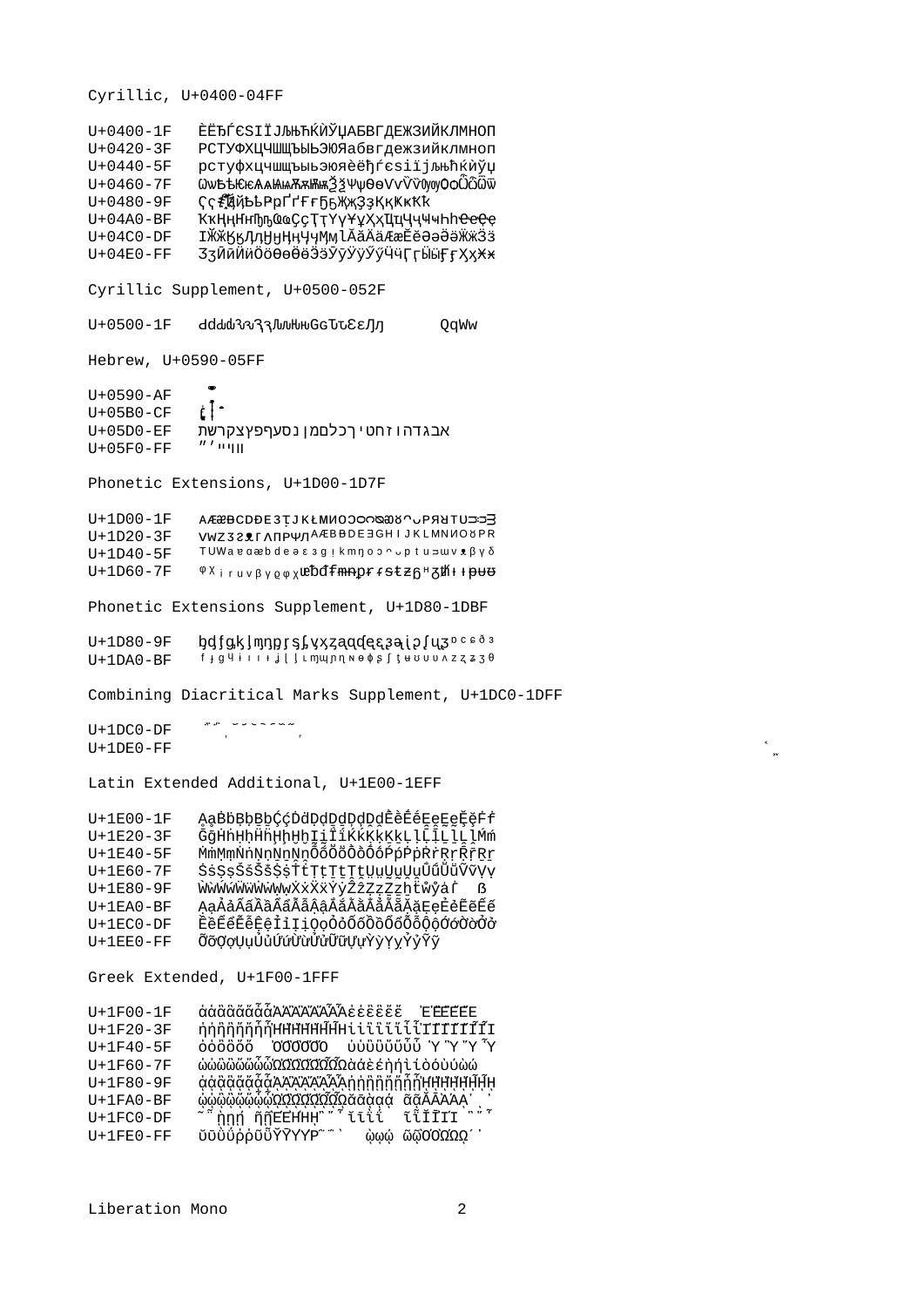U+2000-1F<br>U+2020-3F †‡• ... – !! <> = = = =  $\frac{77}{11}$  ,  $\frac{77}{11}$  w  $\uparrow \uparrow \bullet$  …  $U+2040-5F$  /  $\vdots$ U+2060-6F Superscripts and Subscripts, U+2070-209F  $U+2070-8F$  n  $U+2090-9F$   $a e o x e$ Currency Symbols, U+20A0-20CF U+20A0-BF ₠₡₢₣₤₥₦₧₨₩₪₫€₭₮₯₰₱₲₳₴₵ ₿ Combining Diacritical Marks for Symbols, U+20D0-20FF  $U+20F0-FF$  \* Letterlike Symbols, U+2100-214F U+2100-1F % ℓ №®<br>U+2120-3F ™ Ω e  $U+2120-3F$  ™ Ω e<br> $U+2140-4F$  <sup>™</sup> Ω ‰  $U+2140-4F$ Number Forms, U+2150-218F U+2150-6F ¼⅔ ¼<sub>8</sub>‰‰ U+2170-8F 3 Arrows, U+2190-21FF U+2190-AF ←↑→↓↔↕ ↨ Mathematical Operators, U+2200-22FF U+2200-1F ∂ ∆ ∏ ∑− ∕ ∙√ ∞∟ U+2220-3F U+2240-5F  $\approx$ U+2260-7F ≠≡≢ ≤≥ Miscellaneous Technical, U+2300-23FF  $U+2300-1F$   $\qquad \qquad \circ$  $U+2320-3F$  | Box Drawing, U+2500-257F U+2500-1F ─ │ ┌ ┐ └ ┘ ├ U+2520-3F  $\frac{1}{1}$  +  $\frac{1}{1}$ U+2540-5F ═║╒╓╔╕╖╗╘╙╚╛╜╝╞╟<br>U+2560-7F ╠╡╢╣╤<del>╖╦╧╨╩╪╫╬</del> ╟╡╢╣╤╥╦╧╨╩╪╫╬ Block Elements, U+2580-259F U+2580-9F ■ ▄ ▌ ▎ ▒▓

General Punctuation, U+2000-206F